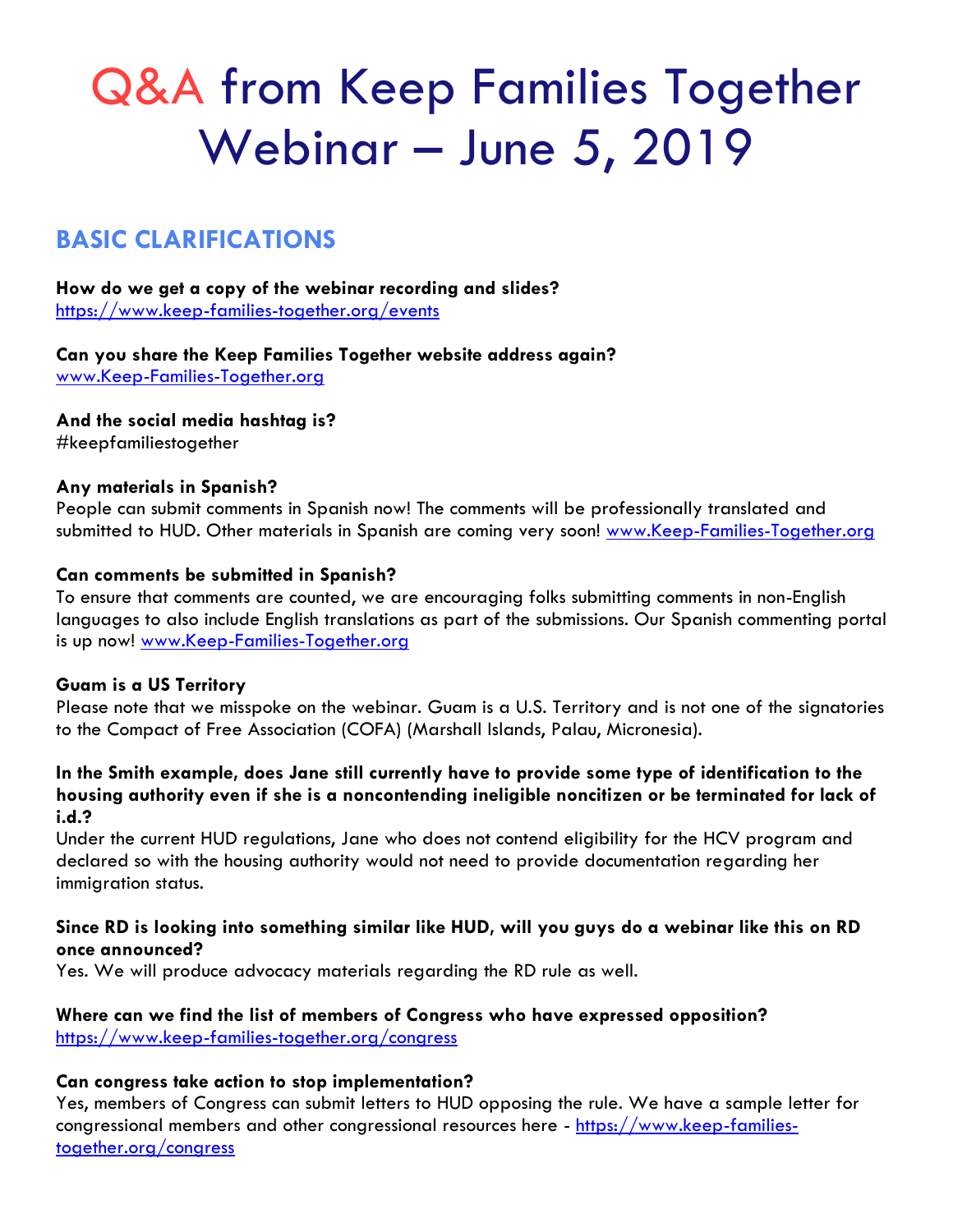## **WHAT PROGRAMS ARE AFFECTED BY THE HUD PROPOSED RULE?**

#### **If a disabled person is receiving assistance under Section 811, they will lose this assistance if they are living with family members who are ineligible and receiving some sort of Sec 214 assistance? Do I understand this correctly?**

Section 811 housing for individuals experiencing disabilities is not one of the programs covered by the Section 214 statute. Therefore, those living in pure 811 housing (where 214 assistance is not involved) will not be affected by this rule. However, Section 811 units are often further subsidized by the projectbased Section 8 program, which is a program covered by Section 214. Because of the presence of project-based Section 8, these units would be subject to Section 214's immigration status requirements and, therefore, to this proposed rule. Mixed status families in these 811 units could face terminations.

#### **I know Sec 811 isn't covered, but are those individuals still liable to lose assistance if there is another member of the household who is ineligible and receiving Sec 214 benefits? For example if a household is receiving assistance from both programs?** (see answer above)

#### **Right now, a number of non-Section 214 HUD programs do not have immigration requirements like CDBG, CoC, ESG, etc. what is the likelihood that these programs will no longer eligible to mixed status families?**

We are not sure at this time what will happen to the other HUD programs you mentioned. Please keep in mind that any HUD program that is also funded by a Section 214 program, such as Section 8, would be affected by the rule. For example, the Section 8 Moderate Rehabilitation Single Room Occupancy program, which is a HUD homeless assistance program, would be affected by this rule.

#### **Can mixed families still apply for other affordable housing programs that are not a part of public housing authorities? For example, if nonprofit organizations have affordable housing wait lists, are mixed status eligible to apply?**

The proposed rule only covers the HUD programs listed in the rule. Private housing and state funded programs will not be affected by this rule. Importantly, there may be instances where a private or state program is partially funded by a HUD program (for example, project-based Section 8 assistance), which would then mean the program is subject to the restrictions of the proposed rule.

## **WHO IS IMPACTED BY THE HUD PROPOSED RULE?**

#### **How does this affect Self Petitioners for VAWA?**

VAWA self-petitioners are eligible for Section 214 housing programs. They would be affected if they are living in mixed status families (where other members of the families are ineligible).

#### **Is there a reason why someone under a U-visa would not be eligible but a T-visa holder would be?**

Unfortunately, U-visa holders are not considered "eligible immigrants", under the Section 214 statute. However, T-visa holders are considered eligible immigrants. Trafficking survivors were made eligible by 22 U.S.C. 7105(b).

#### **What about Special Immigrant Juvenile Status (SIJS) eligible kids living with USC family members?**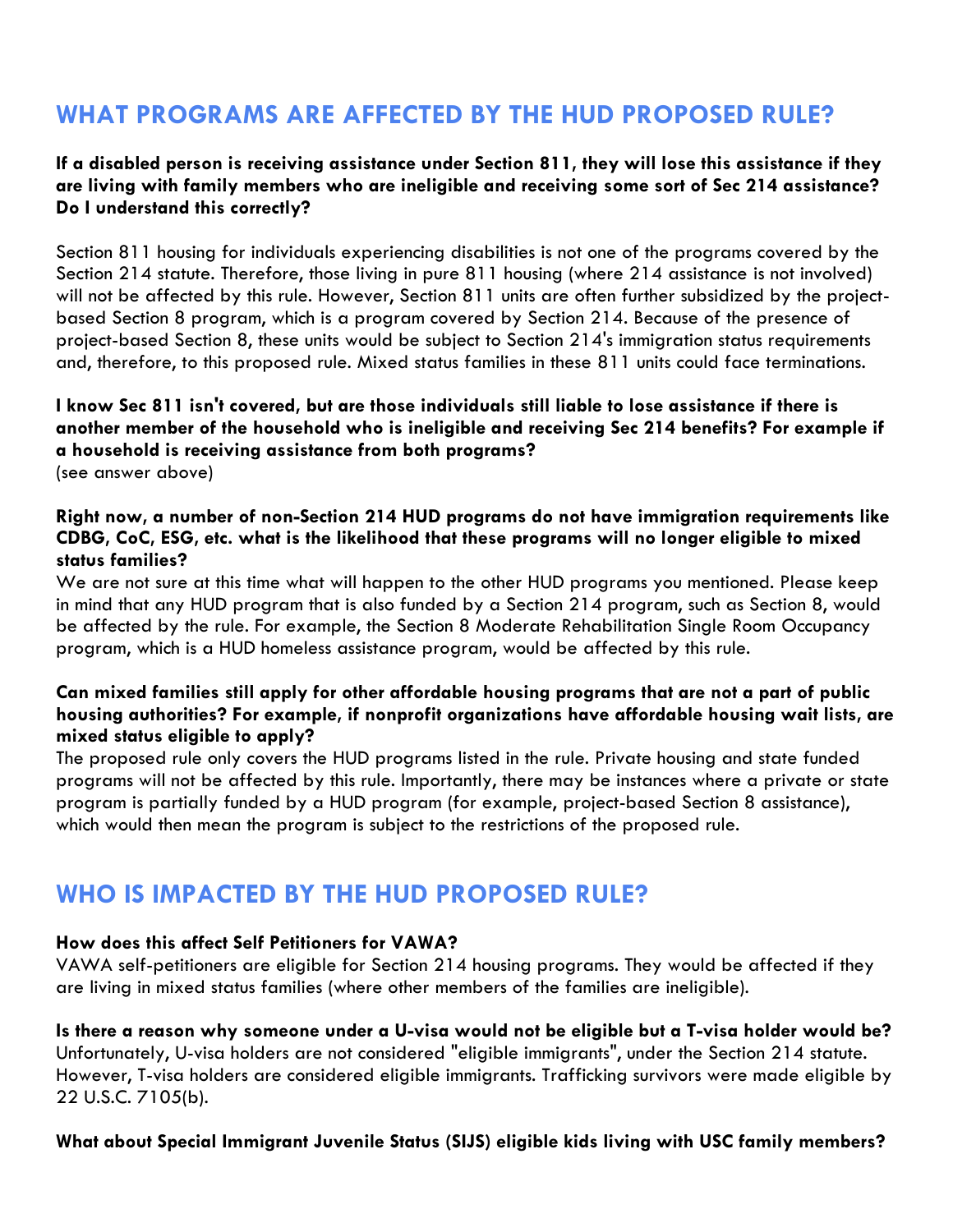Under the proposed rule, the family would not be eligible for assisted housing until/unless all members become eligible non-citizens or citizens

#### **What about Legal Permanent Residents (LPRs) who are subject to the 5-year bar?**

LPRs are not subject to a waiting period for HUD programs. This is because HUD determined that none of its programs meet the definition of "federal means-tested public benefits" as HHS defined the term. It's possible that this definition will be revisited in the future, but for now, no waiting period for LPRs or other eligible non-citizens.

## **CITIZENSHIP/IMMIGRATION DOCUMENTATION REQUIREMENTS**

#### **Under the proposed rule, would U.S. citizens age 62+ have to provide documentation?**

Under the proposed rule, U.S. citizens (regardless of age) would have to provide documentation. According to the proposed rule, the forms of documentation that a U.S. citizen can use to show citizenship/nationality are: (i) A U.S. birth certificate; (ii) A naturalization certificate; (iii) A Consular Report of Birth Abroad (FS-240); (iv) A valid unexpired U.S. passport; (v) A certificate of citizenship; or (vi) Other appropriate documentation, as specified in HUD guidance.

#### **So does a U.S. citizen age 62 years old or older have to provide documentation of their citizenship?** See above.

#### **Are citizens 62+ exempt from documentation requirements?**

See above.

#### **Could you explain the difference between noncitizens under age 62 needing to be verified vs. noncitizens age 62+ having to provide documentation?**

Under the proposed rule, noncitizens aged 62 years and older would be required to provide proof of eligible immigration status. Since their status would not be verified through SAVE, they would not need to provide a signed verification consent form.

Noncitizens younger than 62 years old would be required to provide proof of eligible immigration status, which must be verified through SAVE.

Ineligible noncitizens will no longer be able to "not contend" eligibility for the assistance based on their immigration status.

#### Non-citizens under 62 years old

The requirements for these applicants or recipients do not change under the proposed regulation. The biggest change is the elimination of the "do not contend" provision which means that ALL noncitizens younger than 62 must have an eligible status, which must be verified through the SAVE system.

These non-citizens must provide:

- (i) A signed declaration of eligible immigration status;
- (ii) One of the immigration documents referred to in 24 CFR § 5.510; and
- (iii) A signed verification consent form

Non-citizens 62 years and older

The proposed regulation newly requires these individuals to provide documentation of their immigration status.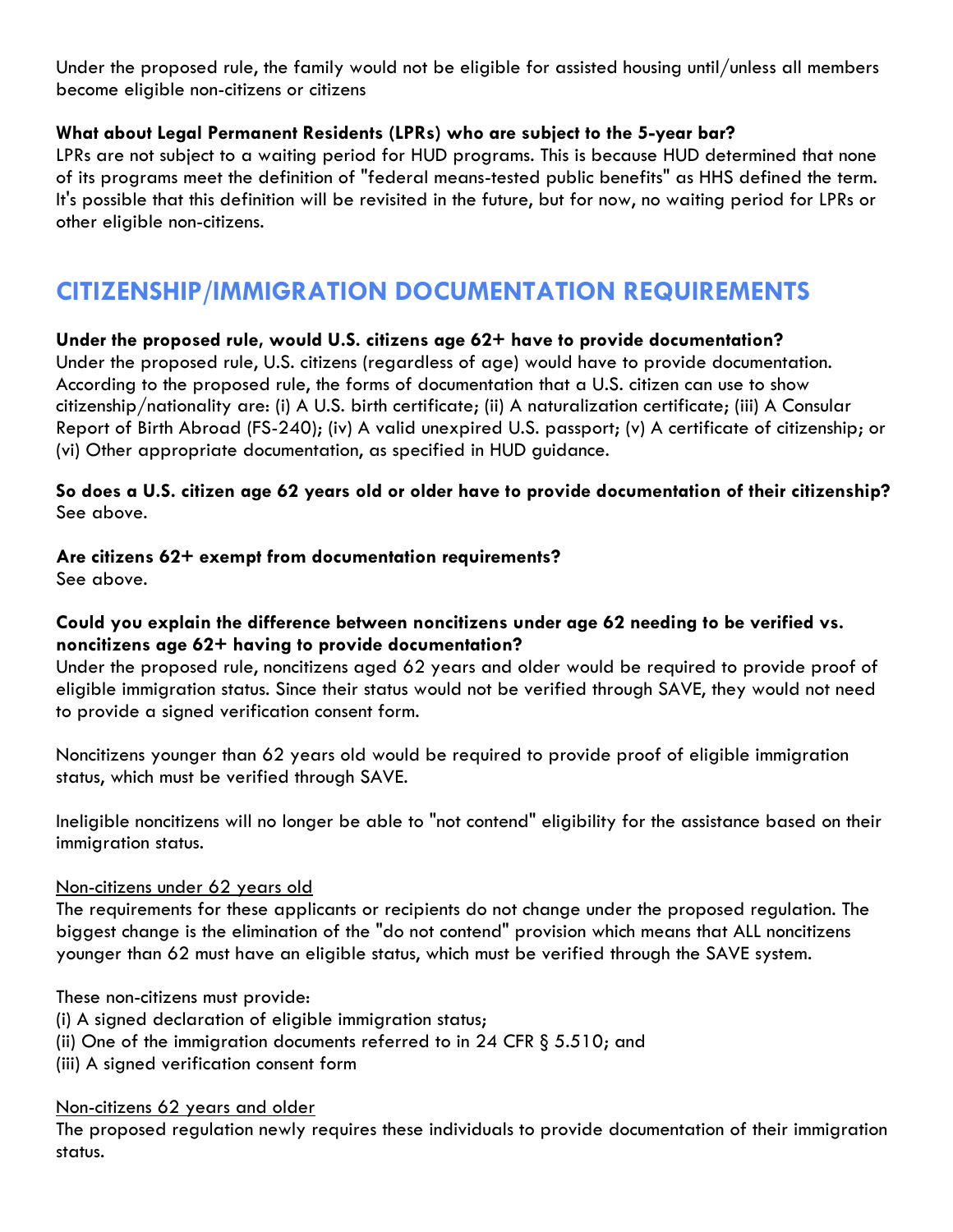They must provide:

- (i) A signed declaration of eligible immigration status;
- (ii) A proof of age document; and
- (iii) A document showing the individual's immigration status:
- (i) A Form I-551, Permanent Resident Card;
- (ii) Form I-94, Arrival/ Departure Record;
- (iii) A foreign passport with I-551 stamp;
- (iv) A notice of approval of status or action from DHS; or
- (v) Other appropriate documentation specified by HUD.

#### **Is a Social Security Card proof of US citizenship?**

Under the proposed rule, the following forms of U.S. citizenship documentation would be acceptable: (i) A U.S. birth certificate;

- (ii) A naturalization certificate;
- (iii) A Consular Report of Birth Abroad (FS-240);
- (iv) A valid unexpired U.S. passport;
- (v) A certificate of citizenship; or
- (vi) Other appropriate documentation, as specified in HUD guidance.

## **DATA QUESTIONS**

#### **I heard from a housing authority here in Colorado that NAHRO is collecting information from its members on mixed families; is the state-by-state table that will be posted related to that, or is NAHRO's a separate effort?**

No, the state table is from CBPP's analysis of HUD administrative data.

#### **Are those administrative data publicly available?**

Some are, for example, data on income and demographics of people in HUD-assisted housing are available in the HUD Picture of Subsidized Households dataset, which is available online. But other data are not -- in particular, the data on citizenship status are not.

#### **Can someone re-share what HUD data CBPP used for its racial analysis?**

HUD's administrative data, which is taken from the 50058/50059 forms.

#### **Does CBPP have race and gender analysis of the impact?**

Yes, some data were included in the webinar slides; if you are interested in additional data slices, please reach out to us.

#### **Any data about the racial analysis would be great!**

If you're looking for data slices beyond what we provided in the slides, please let us know.

#### **On this data question-- is the ineligible non-citizen member more likely to be male of female? Do we know?**

Two-thirds of the 32,000 ineligible noncitizens in mixed-status households are female, according to HUD administrative data.

#### **You mentioned local data? Will that be shared?**

It's posted on the Keep-Families-Together.org web site: [https://docs.wixstatic.com/ugd/d97bc4\\_c9d58b0ad9df40f6a4dc63924a65b1a4.pdf](https://docs.wixstatic.com/ugd/d97bc4_c9d58b0ad9df40f6a4dc63924a65b1a4.pdf)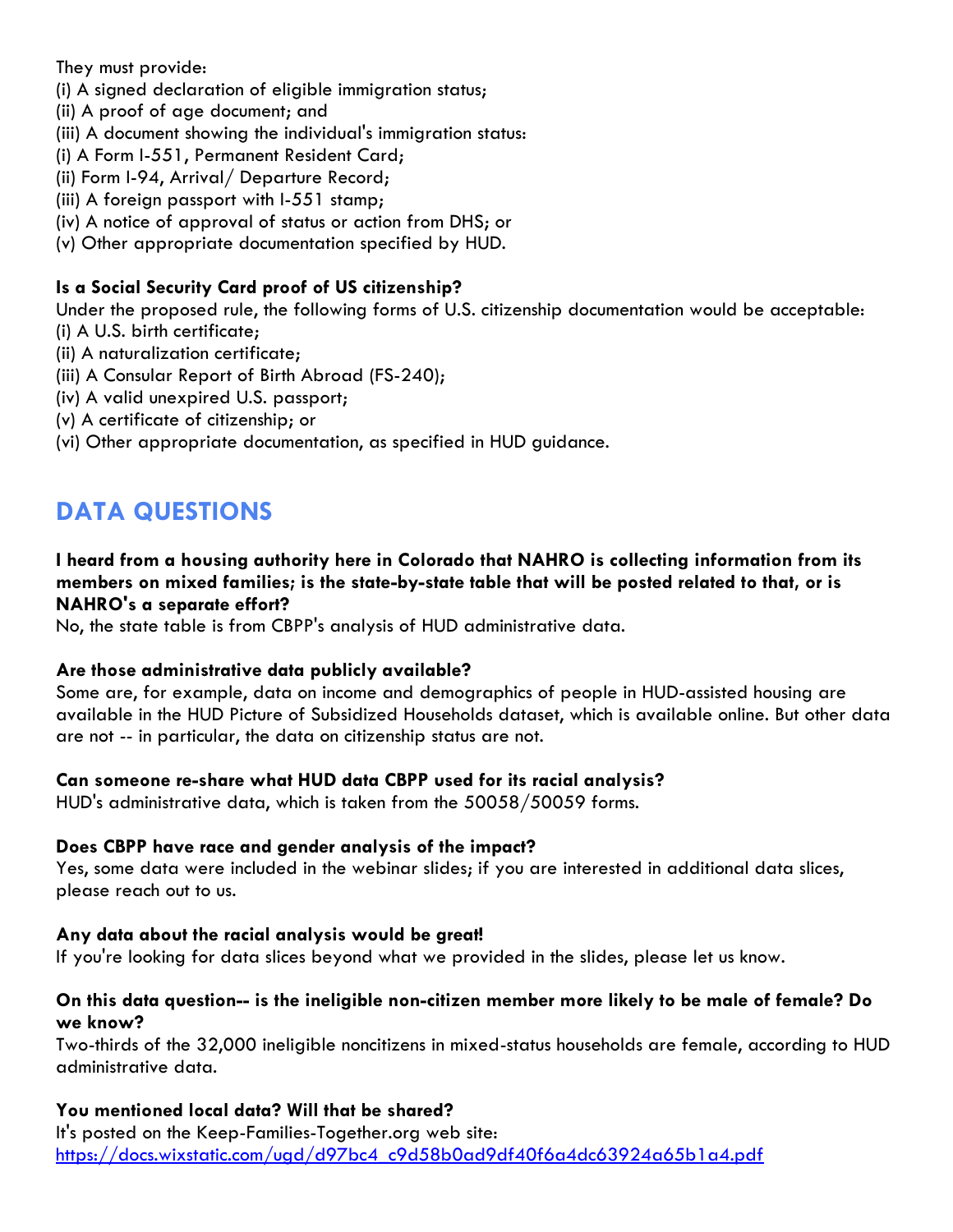#### **Would you please share more specifics, citations and/or recommended resources re: the thousands of older adults or people with disabilities who will be impacted?**

1.6 million seniors and 1.3 million non-seniors with disabilities are in households receiving federal rental assistance that will be affected by the proposed rule's new citizenship doc requirements.

## **INFORMAL HEARINGS/APPEALS**

#### **Can you extrapolate on the role of PHAs in the informal hearing during the appeal process after a denial/termination?**

Details on the informal hearing process can be found in proposed regulation 5.514(f). It cross-references informal hearing procedures for specific programs, so details on the PHA's involvement can be found there (it varies by program).

## **HUD RULE'S IMPACT**

**To clarify, this rule would not "open up" more slots for eligible people, because if a family of 5 was only contending eligibility for 3 people, then the assistance now available for a new family would only be for 3 people, not for 5?** 

Yes, that's the basic idea.

#### **Is increased cost because of the verification process?**

HUD believes it will increase costs for several reasons. First, the incomes of mixed-status households tend to be higher than average (in part because new admissions tend to have lower incomes). So subsidy costs of new admissions would be higher than those of mixed-status households. In addition, assistance for mixed-status households is prorated, and HUD assumes that subsidies for new recipient households of the same size would therefore be higher because aid isn't prorated. HUD does not analyze the real administrative costs and burdens for housing providers that would result because of the rule.

## **TEMPORARY DEFERRAL OF TERMINATION**

#### **For temporary deferral, do they have to meet all three?**

For temporary deferral of termination of assistance, a family will only be required to show one of the three options listed on the slide.

**After the 18mo total deferral, if there's still no affordable housing available, the family will lose housing assistance regardless. Is that correct?** That is correct.

**To confirm what I thought was said, many families are likely to qualify for a temporary deferral of termination due to lack of affordable housing, correct? So, this will buy families up to 18 months before the rule (if finalized) affects them?** That is correct.

**If a tenant applies for temporary deferral, does that tenant still have to submit information to SAVE?**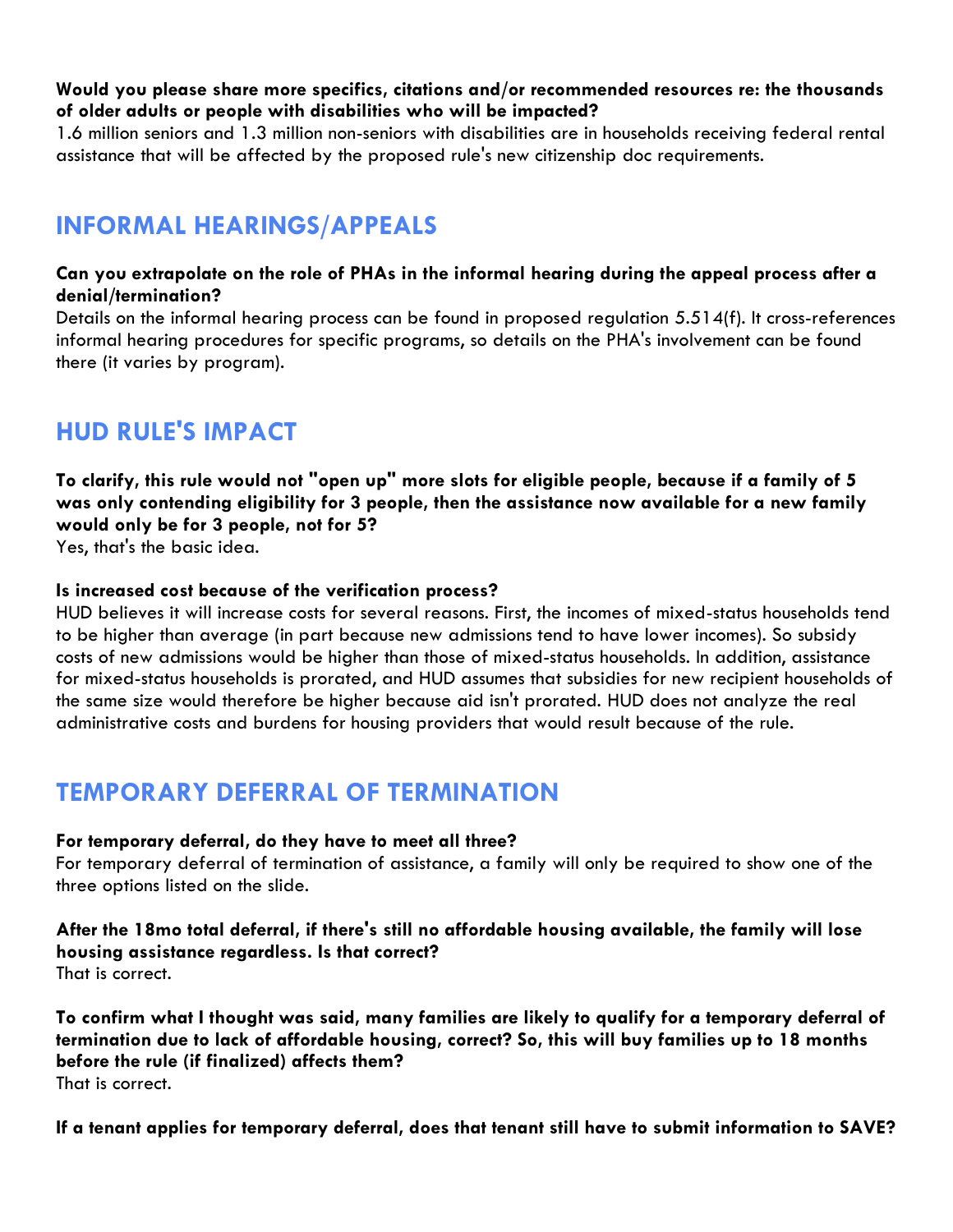Temporary deferral of termination of assistance is for families that have been found to be ineligible. That is, they are receiving pro-rated assistance and aren't asserting that the status of ineligible members has changed. There is no need to verify the status of these ineligible family members (the family will need to leave housing or lose the partial subsidy after the temporary deferral).

## **SAVE VERIFICATION**

#### **Will you cover the risk that the SAVE verification program can be shared with ICE?**

By statute, the information provided to the SAVE system for verification of their status cannot be used for civil immigration enforcement purposes.

#### **Do you have the cite for that restriction on using SAVE info for immigration enforcement? Isn't there a provision in the proposed rule that says that HUD isn't responsible for what DHS does with the SAVE info?**

42 U.S.C. 1320b-7 note (the notes section is codified law). Yes, there is an existing provision in the current regulations, that is also included in the proposed rule where HUD disclaims responsibility for DHS's use of the SAVE info at 24 C.F.R. 5.508(d)(3).

#### **But what about at the appeal level and the hearings? Is there a risk that the information can or would be shared with ICE? I'm specifically thinking about any household member who might have a removal order or overstayed visa etc.**

If a family member is undocumented, including a person who overstayed a visa, the person is ineligible (and under the proposed rule would not be eligible to reside in the housing) and should not have status verified through SAVE.

#### **How long does immigration status verification take?**

The verification process varies - USCIS claims that most statuses can be verified very quickly (3-5 seconds); some take days and sometimes it can take months to verify an individual's status; but if the person has submitted a declaration and documentation, the person should be able to receive assistance pending final verification.

## **WHEN WILL THIS RULE GO INTO EFFECT?**

#### **This could impact many schools and families - will this happen during the summer?**

The short answer: we don't know for certain when the rule will be finalized and go into effect.

The long answer: the notice and comment period on the rule will end July 9. After the comment period closes, HUD will have to review and respond to the comments when it publishes the final rule. While there is not a hard and fast timeline on how quickly HUD will get through the comments, it is extremely unlikely that the rule will be finalized this summer. The proposed rule does not contain language on the period of time between the rule finalization and the effective date of the rule, so we will likely not know the effective date of the rule until the final rule has been published.

### **If this goes through, when would it take effect?**

See above.

**If the rule passes when might it be implemented?** See above.